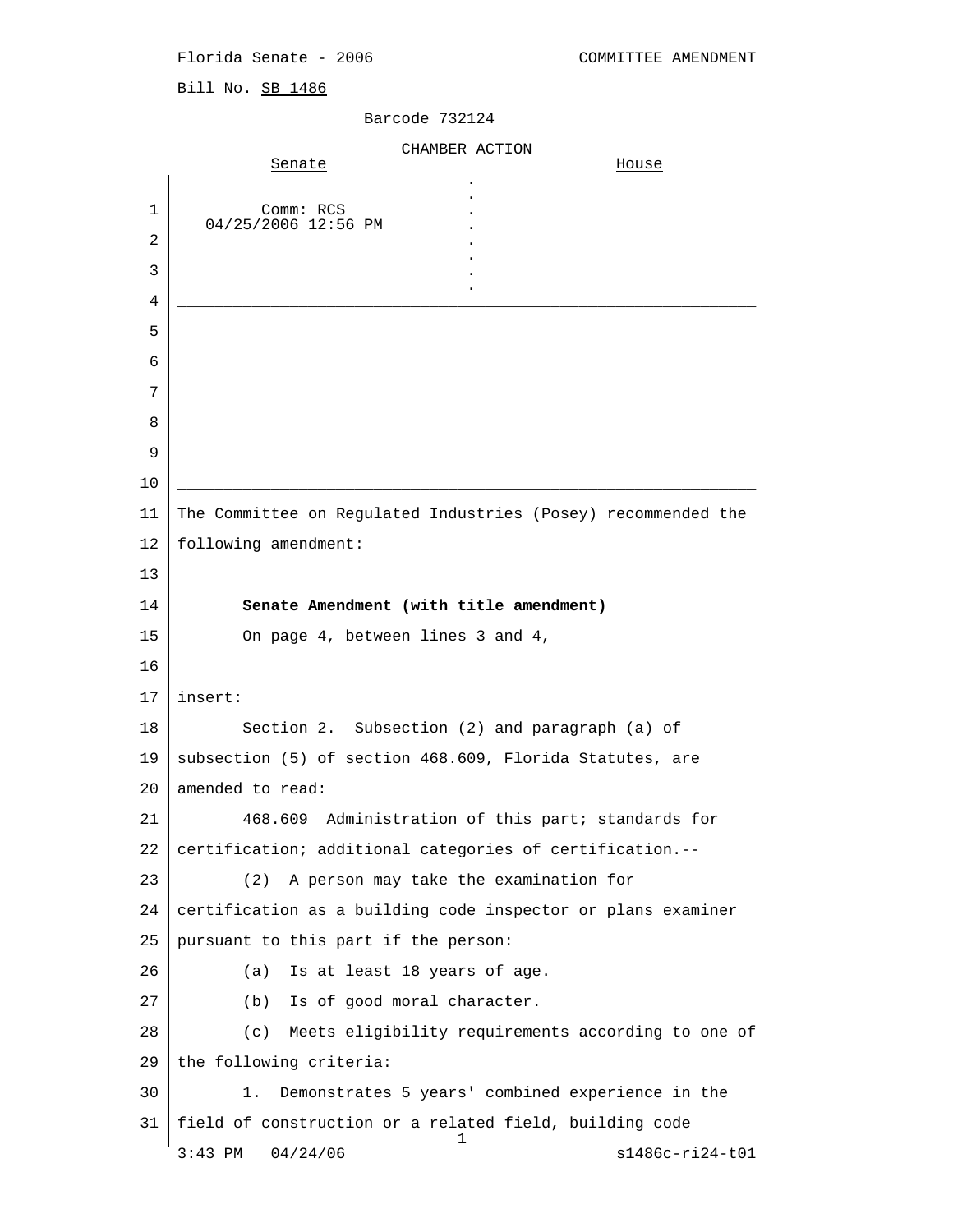Barcode 732124

 1 inspection, or plans review corresponding to the certification 2 category sought; 3 2. Demonstrates a combination of postsecondary 4 education in the field of construction or a related field and 5 experience which totals 4 years, with at least 1 year of such 6 total being experience in construction, building code 7 inspection, or plans review; 8 3. Demonstrates a combination of technical education 9 in the field of construction or a related field and experience 10 which totals 4 years, with at least 1 year of such total being 11 experience in construction, building code inspection, or plans 12  $review:$   $\sigma$ 13 4. Currently holds a standard certificate as issued by 14 the board and satisfactorily completes a building code 15 inspector or plans examiner training program of not less than 16 200 hours in the certification category sought. The board 17 shall establish by rule criteria for the development and 18 implementation of the training programs $\frac{i}{r}$ . 19 5. Demonstrates a combination of technical education 20 in the field of building code inspection or plans review and 21 experience which totals 2 years, with at least 1 year of such 22 | total being experience in construction, building code 23 inspection, or plans review. The technical education portion  $24$  of this requirement shall require proof of satisfactory 25 completion of a technical education program of not fewer than 26 400 hours in the chosen category of building code inspection  $27$  or plans review in the certification category sought with not 28 fewer than 20 hours of the technical education program 29 covering ethics and professional standards. The board shall 30 coordinate with the Building Officials Association of Florida, 31 Inc., to establish by rule the development and implementation 2 3:43 PM 04/24/06 s1486c-ri24-t01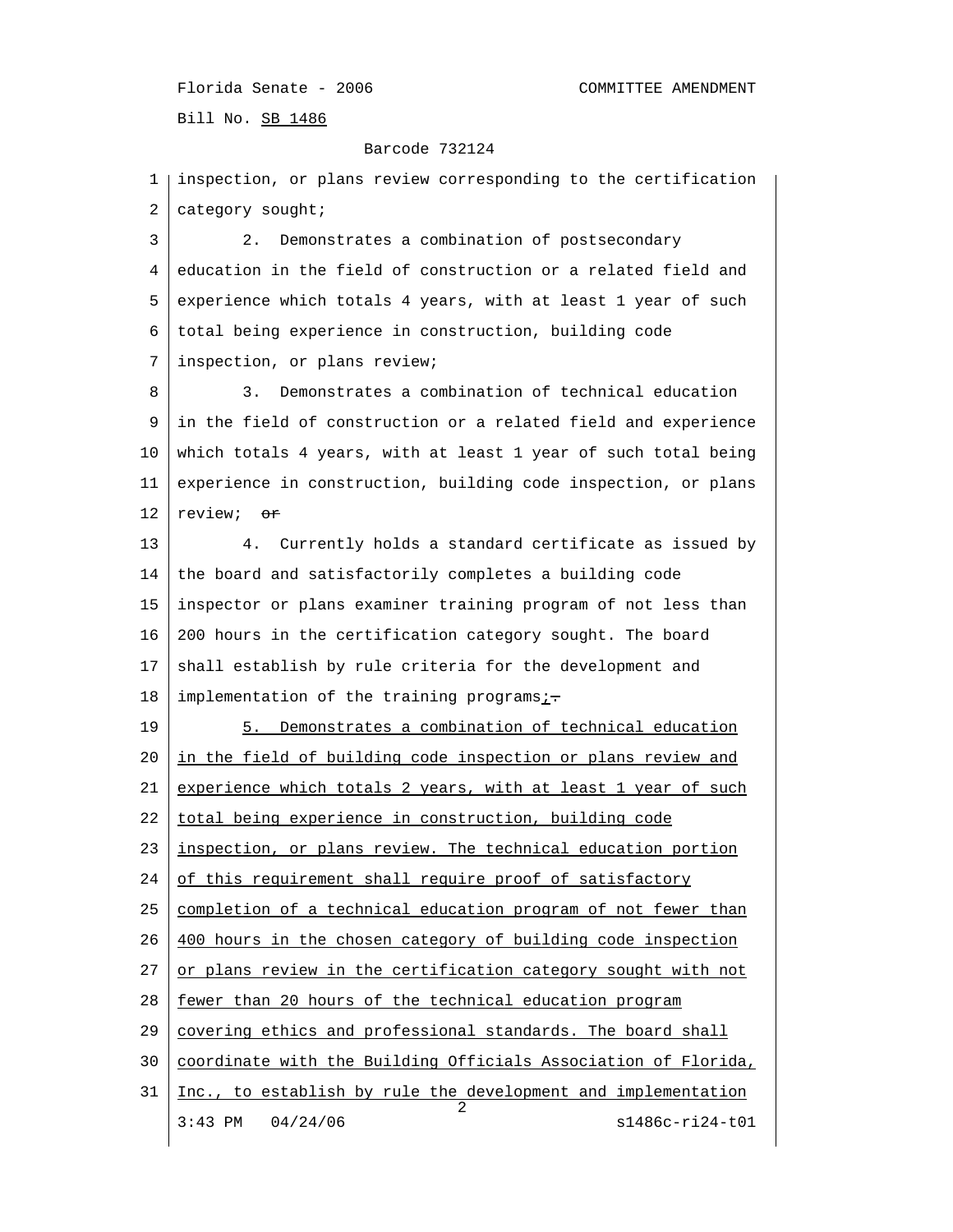Barcode 732124

1 | of the technical education programs; or 2 6. Has completed, at a minimum, an associate degree 3 program in Construction Management from an accredited 4 institution with a major in Building Code Administration. 5 (d) After the Building Code Training Program is 6 established under s.  $553.841$ , demonstrates successful 7 completion of the core curriculum approved by the Florida 8 | Building Commission, appropriate to the licensing category 9 sought. 10 (5)(a) To obtain a standard certificate, an individual 11 must pass an examination approved by the board which 12 demonstrates that the applicant has fundamental knowledge of 13 the state laws and codes relating to the construction of 14 buildings for which the applicant has building code 15 administration, plans examination, or building code inspection 16 responsibilities. It is the intent of the Legislature that the 17 examination approved for certification pursuant to this part 18 be substantially equivalent to the examinations administered 19 by the International Code Council Southern Building Code 20 Congress International and the Council of American Building 21  $\theta$ fficials. 22 Section 3. Subsection (4) is added to section 468.617, 23 Florida Statutes, to read: 24 468.617 Joint building code inspection department; 25 other arrangements.-- 26 (4) Nothing in this part shall prohibit any building 27 code inspector, plans examiner, or building code administrator 28 holding a limited certificate who is employed by a 29 jurisdiction within a statutorily defined small county to 30 provide building code inspection, plans review, or building 31 code administration services to another jurisdiction within a 3 3:43 PM 04/24/06 s1486c-ri24-t01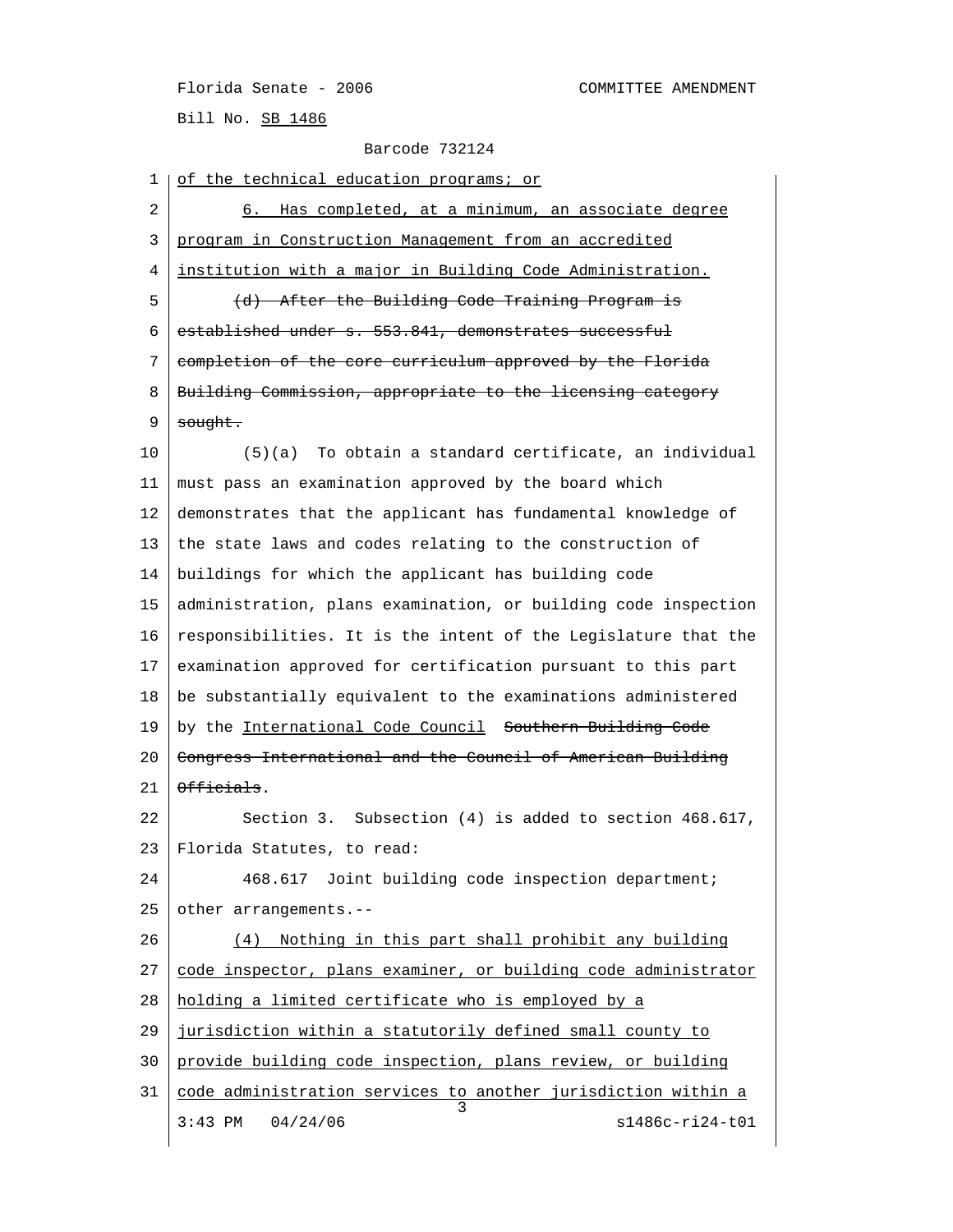Bill No. SB 1486

```
 Barcode 732124
```
1 | statutorily defined small county. 2 Section 4. Subsection (10) is added to section 3 468.619, Florida Statutes, to read: 4 468.619 Building code enforcement officials' bill of 5 rights.-- 6 (10) This bill of rights applies to disciplinary 7 investigations and proceedings against licenses issued under 8 this part and disciplinary investigations and proceedings 9 relating to the official duties of an enforcement official. 10 This bill of rights does not apply to disciplinary 11 investigations and proceedings against other licenses that the 12 enforcement official holds or disciplinary investigations and 13 proceedings unrelated to the enforcement official's official 14 duties. 15 Section 5. Subsection (1) of section 468.621, Florida 16 Statutes, is amended to read: 17 468.621 Disciplinary proceedings.-- 18 (1) The following acts constitute grounds for which 19 the disciplinary actions in subsection (2) may be taken: 20 (a) Violating or failing to comply with any provision 21 of this part, or a valid rule or lawful order of the board or 22 department pursuant thereto. 23 (b) Obtaining certification through fraud, deceit, or 24 perjury. 25 (c) Knowingly assisting any person practicing contrary 26 to the provisions of: 27 1. This part; or 28 2. The building code adopted by the enforcement 29 authority of that person. 30 (d) Having been convicted of a felony against this 31 state or the United States, or of a felony in another state 4 3:43 PM 04/24/06 s1486c-ri24-t01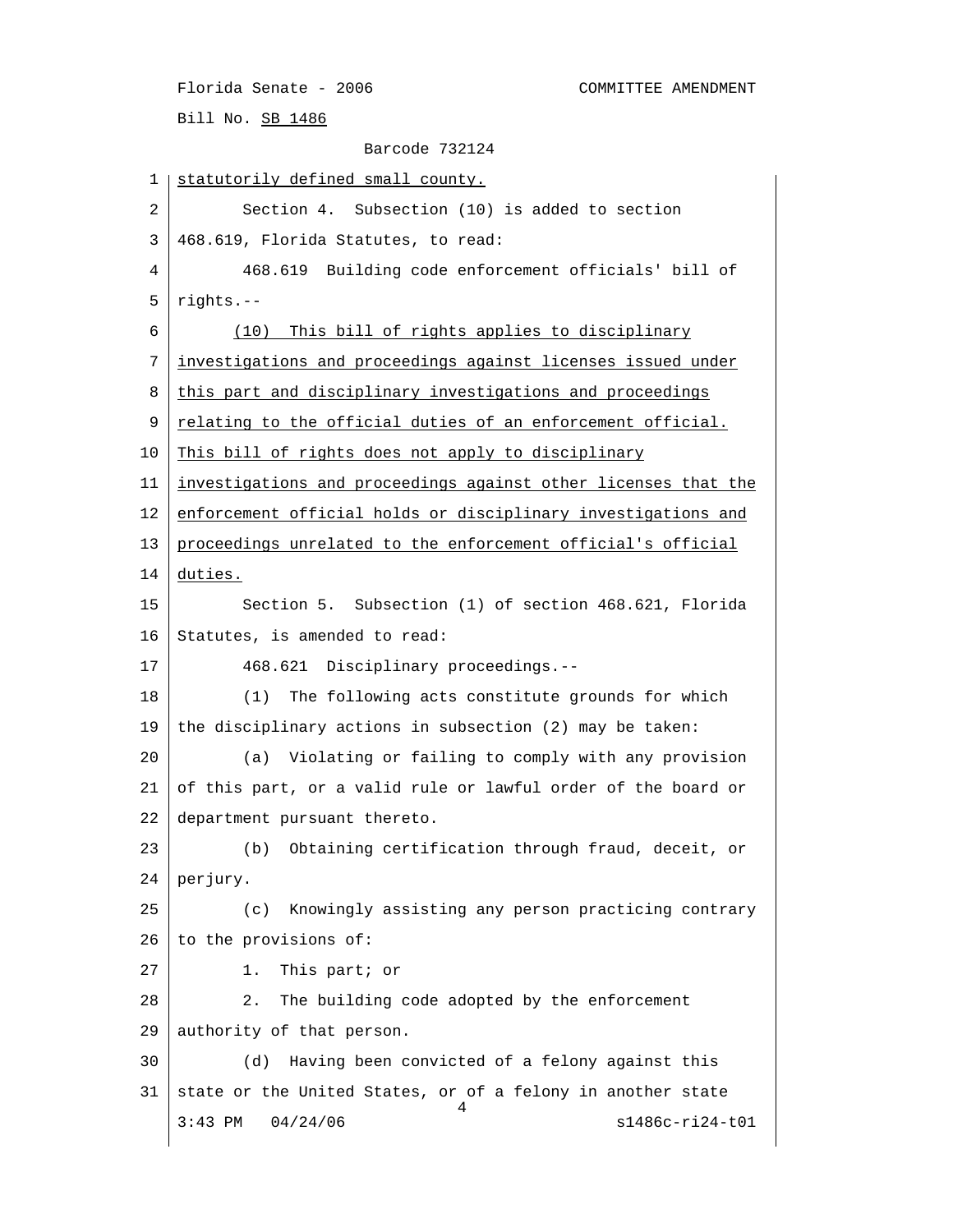Bill No. SB 1486

#### Barcode 732124

 1 that would have been a felony had it been committed in this 2 state. 3 (e) Having been convicted of a crime in any 4 jurisdiction which directly relates to the practice of 5 building code administration or inspection. 6 (f) Making or filing a report or record that which the 7 certificateholder knew knows to be false, or knowingly 8 inducing another to file a false report or record, or 9 knowingly failing to file a report or record required by state 10 or local law, or knowingly impeding or obstructing such 11 filing, or knowingly inducing another person to impede or 12 obstruct such filing. 13 (g) Failing to properly enforce applicable building 14 codes or permit requirements within this state which the 15 certificateholder knew were applicable, or by committing 16 willful misconduct, gross negligence, gross misconduct, 17 repeated negligence, or negligence resulting in a significant 18 danger to life or property. 19 (h) Issuing a building permit to a contractor, or any 20 person representing himself or herself as a contractor, 21 without obtaining the contractor's certificate or registration 22 | number, where  $\frac{1}{\sqrt{2}}$  such a certificate or registration is required. 23 (i) Failing to lawfully execute the duties and 24 responsibilities specified in this part and ss. 553.73, 25 553.781, 553.79, and 553.791. 26 (j) Performing building code inspection services under  $27$  s. 553.791 without satisfying the insurance requirements of 28 that section. 29 (k) Obstructing an investigation or providing or 30 inducing another to provide forged documents, false forensic 31 evidence, or false testimony to a local or state board or  $\sim$  5 3:43 PM 04/24/06 s1486c-ri24-t01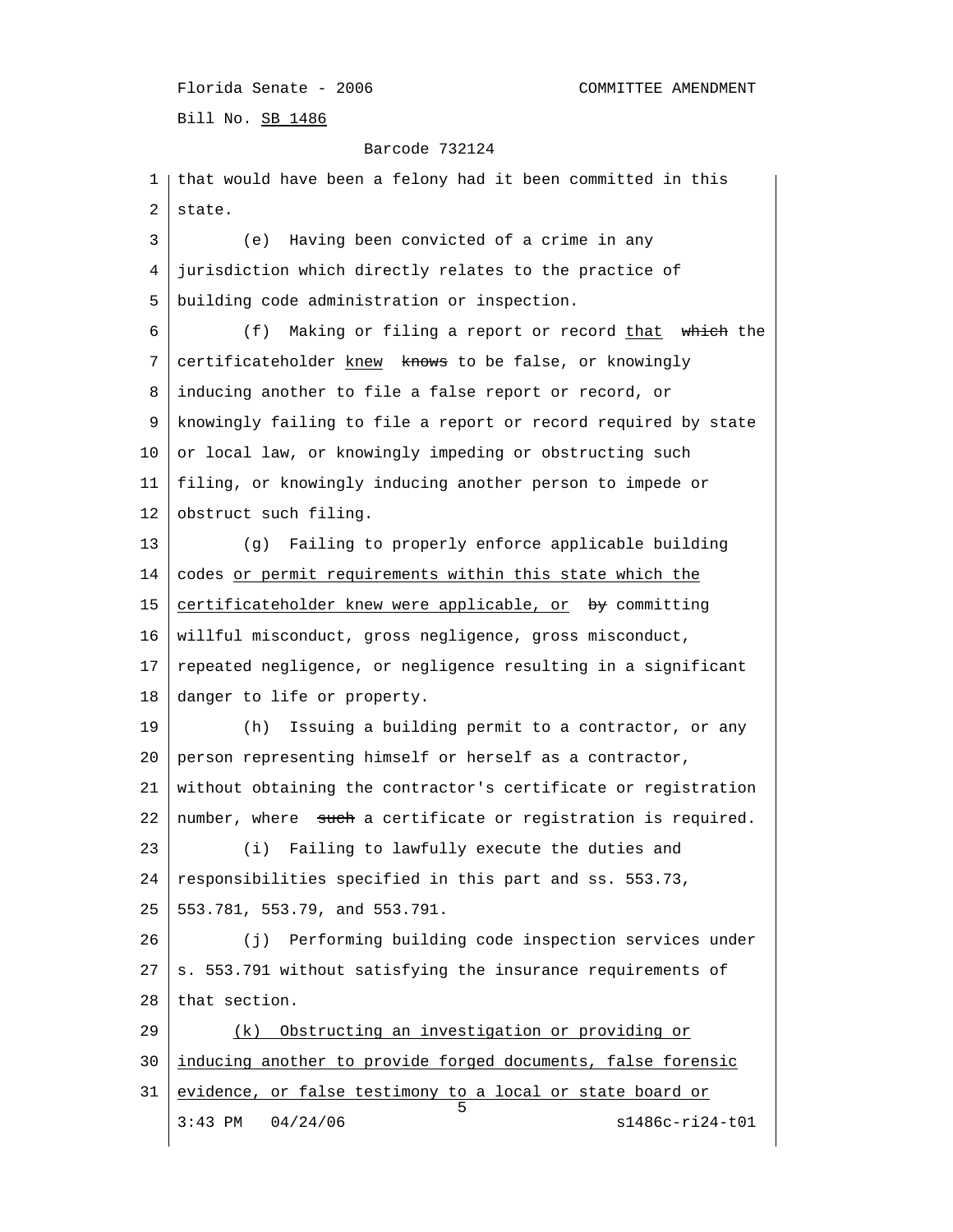| 1  | member thereof or to a licensing investigator.                 |
|----|----------------------------------------------------------------|
| 2  | (1) Accepting labor, services, or materials at no              |
| 3  | charge or at a noncompetitive rate from any person who         |
| 4  | performs work that is under the enforcement authority of the   |
| 5  | enforcement official who is not an immediate family member of  |
| 6  | the enforcement official. "Immediate family member" includes a |
| 7  | spouse, child, parent, sibling, grandparent, aunt, uncle, or   |
| 8  | first cousin of the person or the person's spouse, or any      |
| 9  | person who resides in the primary residence of the enforcement |
| 10 | <u>official.</u>                                               |
| 11 | Section 6. Subsections (5) and (6) of section 468.627,         |
| 12 | Florida Statutes, are amended to read:                         |
| 13 | 468.627 Application; examination; renewal; fees.--             |
| 14 | The certificateholder shall provide proof, in a<br>(5)         |
| 15 | form established by board rule, that the certificateholder has |
| 16 | completed at least 14 classroom hours of at least 50 minutes   |
| 17 | each of continuing education courses during each biennium      |
| 18 | since the issuance or renewal of the certificate, including    |
| 19 | the specialized or advanced coursework approved by the Florida |
| 20 | Building Commission, as part of the Building Code Training     |
| 21 | Program established pursuant to s. 553.841, appropriate to the |
| 22 | licensing category sought. A minimum of 2 of the required 14   |
| 23 | classroom hours shall be on ethics relating to professional    |
| 24 | standards of practice, duties, and responsibilities of the     |
| 25 | certificateholder. The board shall by rule establish criteria  |
| 26 | for approval of continuing education courses and providers,    |
| 27 | and may by rule establish criteria for accepting alternative   |
| 28 | nonclassroom continuing education on an hour-for-hour basis.   |
| 29 | Each certificateholder shall provide to the board<br>(6)       |
| 30 | proof of completion of the core curriculum courses, or passing |
| 31 | the equivalency test of the Building Code Training Program     |
|    | 6<br>04/24/06<br>s1486c-ri24-t01<br>$3:43$ PM                  |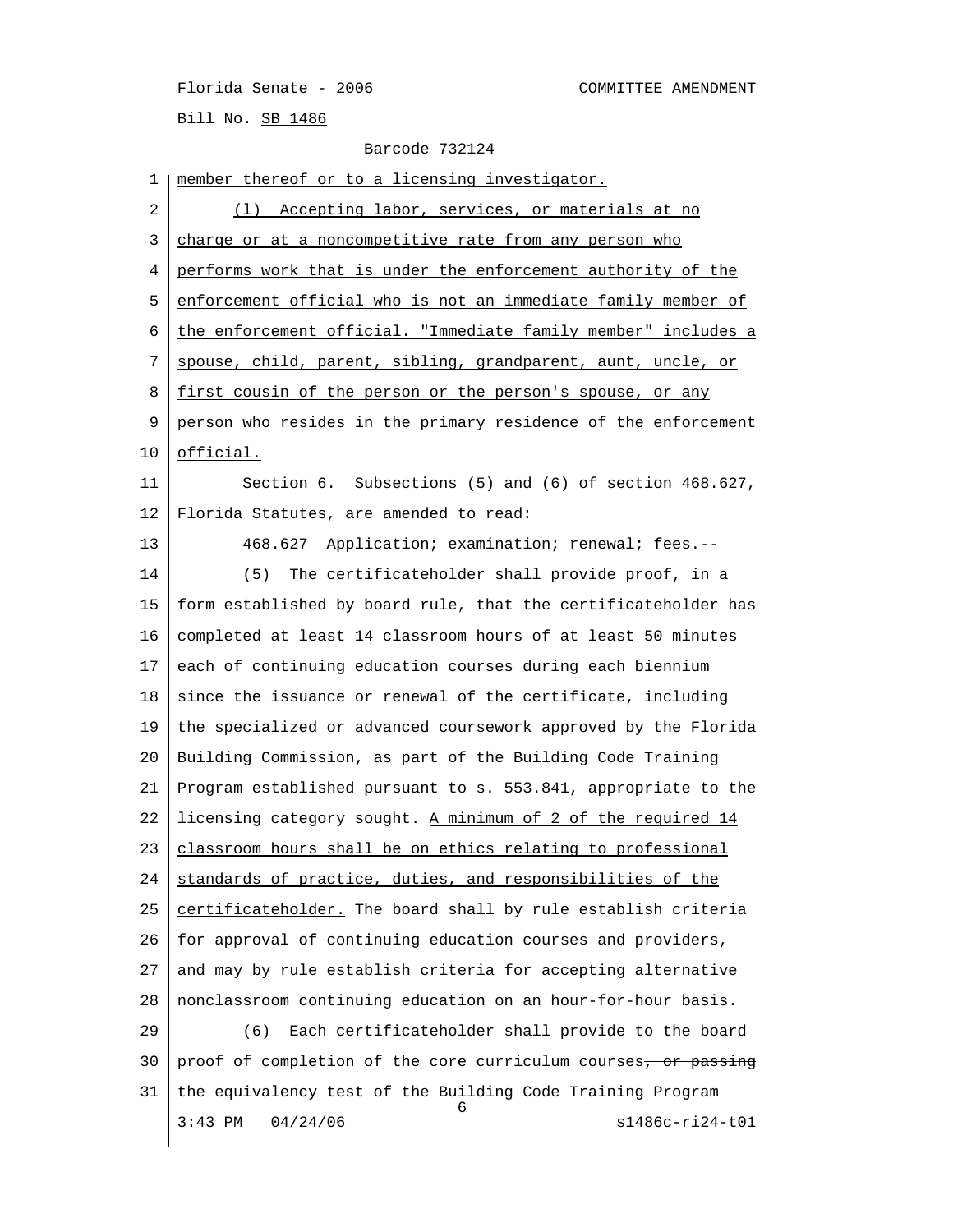| 1  | established by s. 553.8417 within 2 years after commencement   |
|----|----------------------------------------------------------------|
| 2  | of the program. Continuing education hours spent taking such   |
| 3  | core curriculum courses shall count toward the number required |
| 4  | for license renewal. A licensee who passes the equivalency     |
| 5  | test in lieu of taking the core curriculum courses shall       |
| 6  | receive full credit for core curriculum course hours.          |
| 7  | Section 7. Subsection (6) of section 489.115, Florida          |
| 8  | Statutes, is amended and renumbered as subsection (7), present |
| 9  | subsection (7) is renumbered as subsection (8), and a new      |
| 10 | subsection (6) is added to that section, to read:              |
| 11 | 489.115 Certification and registration; endorsement;           |
| 12 | reciprocity; renewals; continuing education.--                 |
| 13 | (6) An applicant for initial issuance of a certificate         |
| 14 | or registration shall submit to a criminal history records     |
| 15 | check to determine moral character. If the applicant has been  |
| 16 | convicted of a felony, the board may deny licensure to the     |
| 17 | applicant based upon the severity of the crime, the            |
| 18 | relationship of the crime to contracting, or the potential for |
| 19 | public harm. The board shall also, in denying or approving     |
| 20 | licensure, consider the length of time since the commission of |
| 21 | the crime and the rehabilitation of the applicant. The board   |
| 22 | may not deny licensure to an applicant based solely upon a     |
| 23 | felony conviction or the applicant's failure to provide proof  |
| 24 | of restoration of civil rights.                                |
| 25 | $(7)$ (6) An initial applicant shall, along with the           |
| 26 | application, and a certificateholder or registrant shall, upon |
| 27 | requesting a change of status, submit to the board a credit    |
| 28 | report from a nationally recognized credit agency that         |
| 29 | reflects the financial responsibility of the applicant or      |
| 30 | certificateholder or registrant. The credit report required    |
| 31 | for the initial applicant shall be considered the minimum<br>7 |
|    | 04/24/06<br>s1486c-ri24-t01<br>$3:43$ PM                       |
|    |                                                                |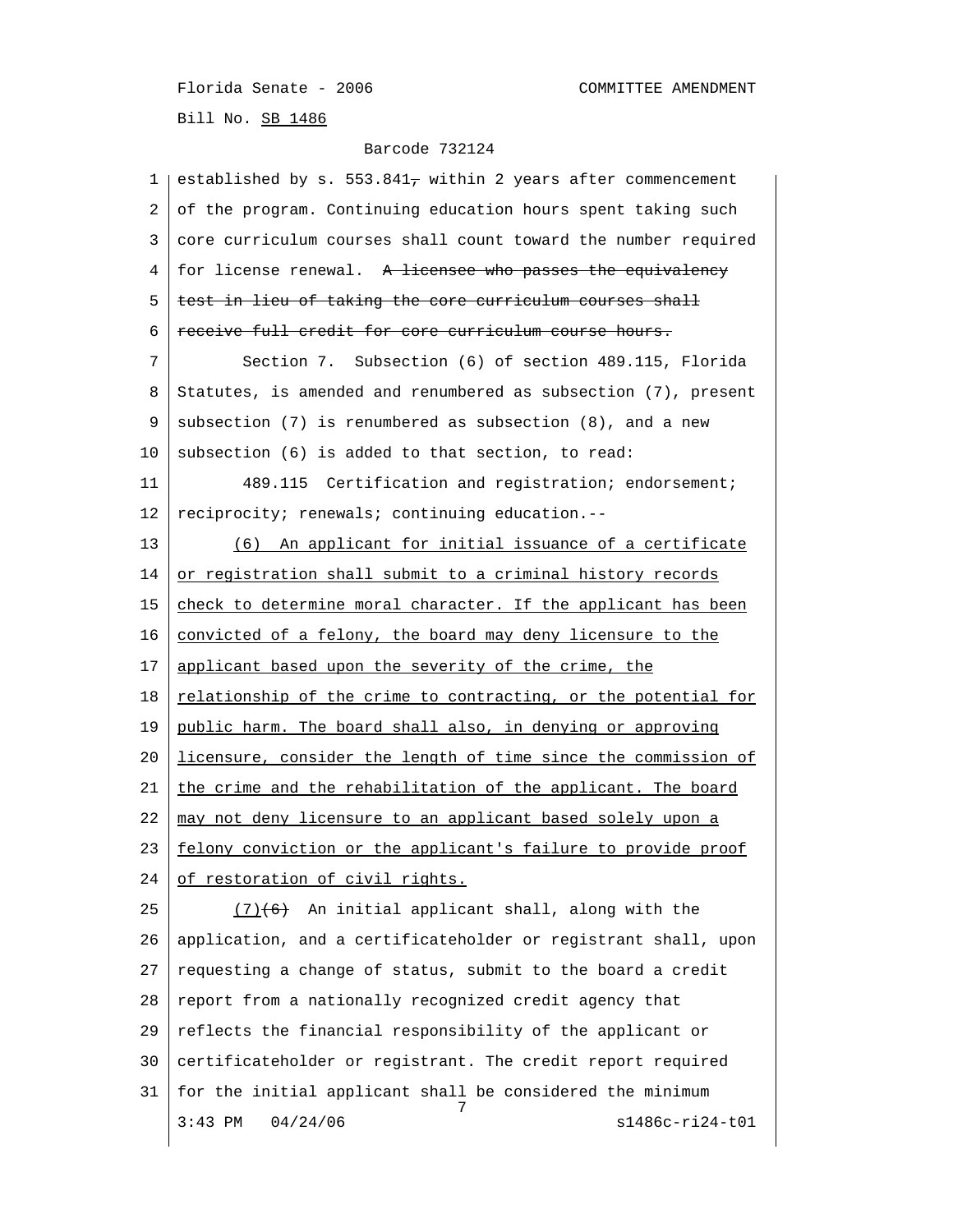Bill No. SB 1486

| 1  | evidence necessary to satisfy the board that he or she is       |
|----|-----------------------------------------------------------------|
| 2  | financially responsible to be certified, has the necessary      |
| 3  | credit and business reputation to engage in contracting in the  |
| 4  | state, and has the minimum financial stability necessary to     |
| 5  | avoid the problem of financial mismanagement or misconduct.     |
| 6  | The board shall, by rule, adopt guidelines for determination    |
| 7  | of financial stability, which may include minimum requirements  |
| 8  | for net worth, cash, and bonding for Division I                 |
| 9  | certificateholders of no more than \$20,000 and for Division II |
| 10 | certificateholders of no more than \$10,000. Fifty percent of   |
| 11 | the financial requirements may be met by completing a 14-hour   |
| 12 | financial responsibility course approved by the board.          |
| 13 |                                                                 |
| 14 |                                                                 |
| 15 | ================ T I T L E A M E N D M E N T ===============    |
| 16 | And the title is amended as follows:                            |
| 17 | Delete everything before the enacting clause                    |
| 18 |                                                                 |
| 19 | and insert:                                                     |
| 20 | A bill to be entitled                                           |
| 21 | An act relating to professional regulation by                   |
| 22 | the Department of Business and Professional                     |
| 23 | Regulation; amending s. 468.385, F.S.;                          |
| 24 | requiring an applicant for an auctioneer                        |
| 25 | license to submit fingerprints with the                         |
| 26 | application; amending s. 468.609, F.S.;                         |
| 27 | providing eligibility requirements for a person                 |
| 28 | to take the examination for certification as a                  |
| 29 | building code inspector or plans examiner;                      |
| 30 | revising a reference to the organization                        |
| 31 | administering certain examinations; amending s.<br>8            |
|    | 04/24/06<br>$s1486c-ri24-t01$<br>$3:43$ PM                      |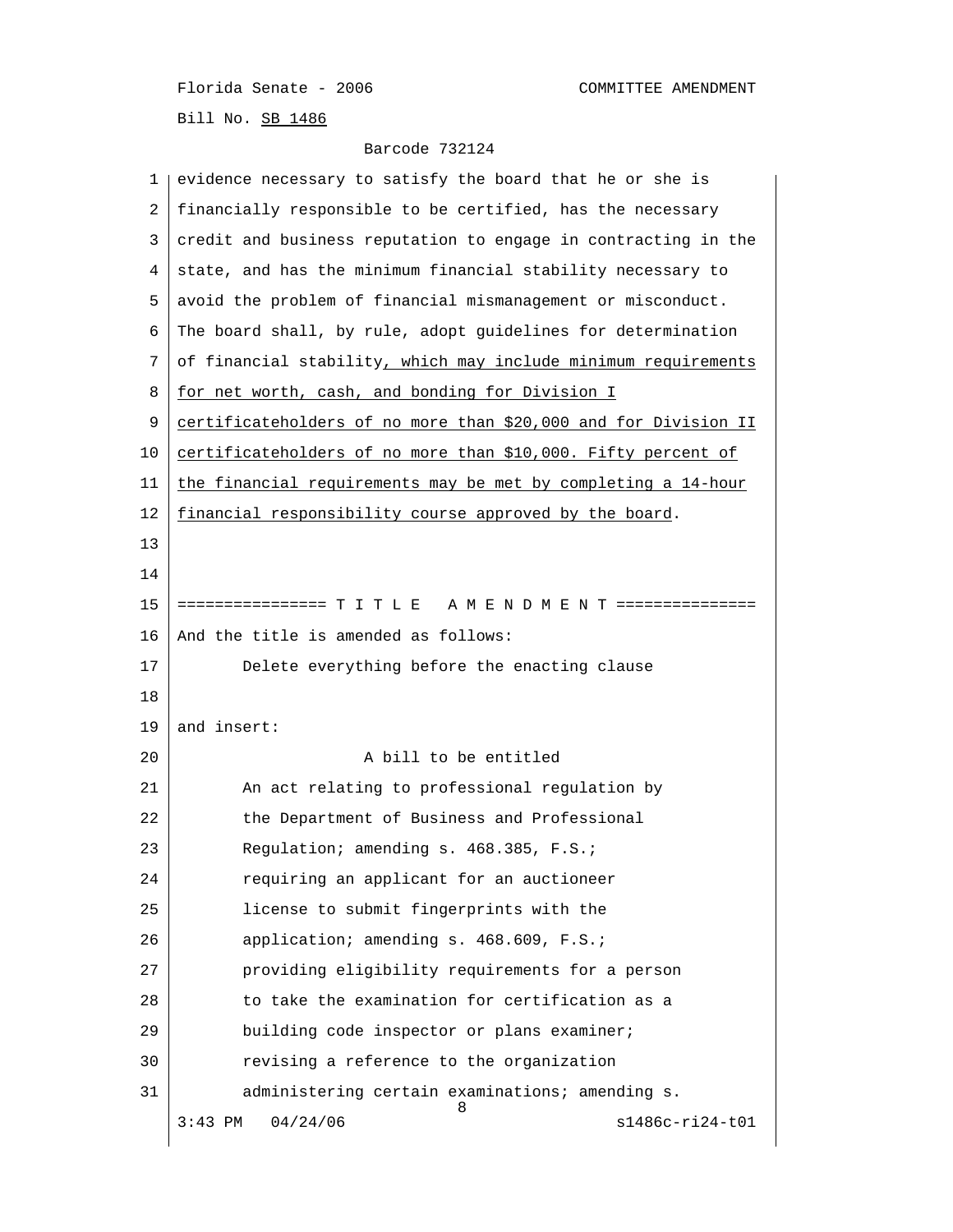| 1  | 468.617, F.S.; authorizing certain limited          |
|----|-----------------------------------------------------|
| 2  | certificateholders to provide services to           |
| 3  | specified jurisdictions; amending s. 468.619,       |
| 4  | F.S.: providing for the application of the          |
| 5  | building code enforcement officials' bill of        |
| 6  | rights to certain disciplinary investigations       |
| 7  | and proceedings; amending s. 468.621, F.S.;         |
| 8  | providing for disciplinary proceedings for          |
| 9  | violations involving failure to follow building     |
| 10 | code or permit requirements, obstructing an         |
| 11 | investigation, and accepting services at a          |
| 12 | noncompetitive rate from any person whose work      |
| 13 | is under the enforcement authority of the           |
| 14 | official, under certain circumstances; amending     |
| 15 | s. 468.627, F.S.; providing requirements for        |
| 16 | continuing education in ethics; removing            |
| 17 | provisions relating to an option of taking an       |
| 18 | equivalency test in lieu of taking core             |
| 19 | curriculum classes; amending s. 489.115, F.S.;      |
| 20 | requiring applicants for initial issuance of a      |
| 21 | certificate or registration as a contractor to      |
| 22 | submit to criminal history records checks;          |
| 23 | authorizing the board to deny licensure to          |
| 24 | certain applicants; specifying matters the          |
| 25 | board must consider concerning licensure;           |
| 26 | prohibiting the denial of licensure based           |
| 27 | solely on a felony conviction or the status of      |
| 28 | the civil rights of the applicant; specifying       |
| 29 | that guidelines for determining financial           |
| 30 | stability may include minimum requirements for      |
| 31 | net worth, cash, and bonding; providing that a<br>9 |
|    | s1486c-ri24-t01<br>04/24/06<br>3:43 PM              |
|    |                                                     |